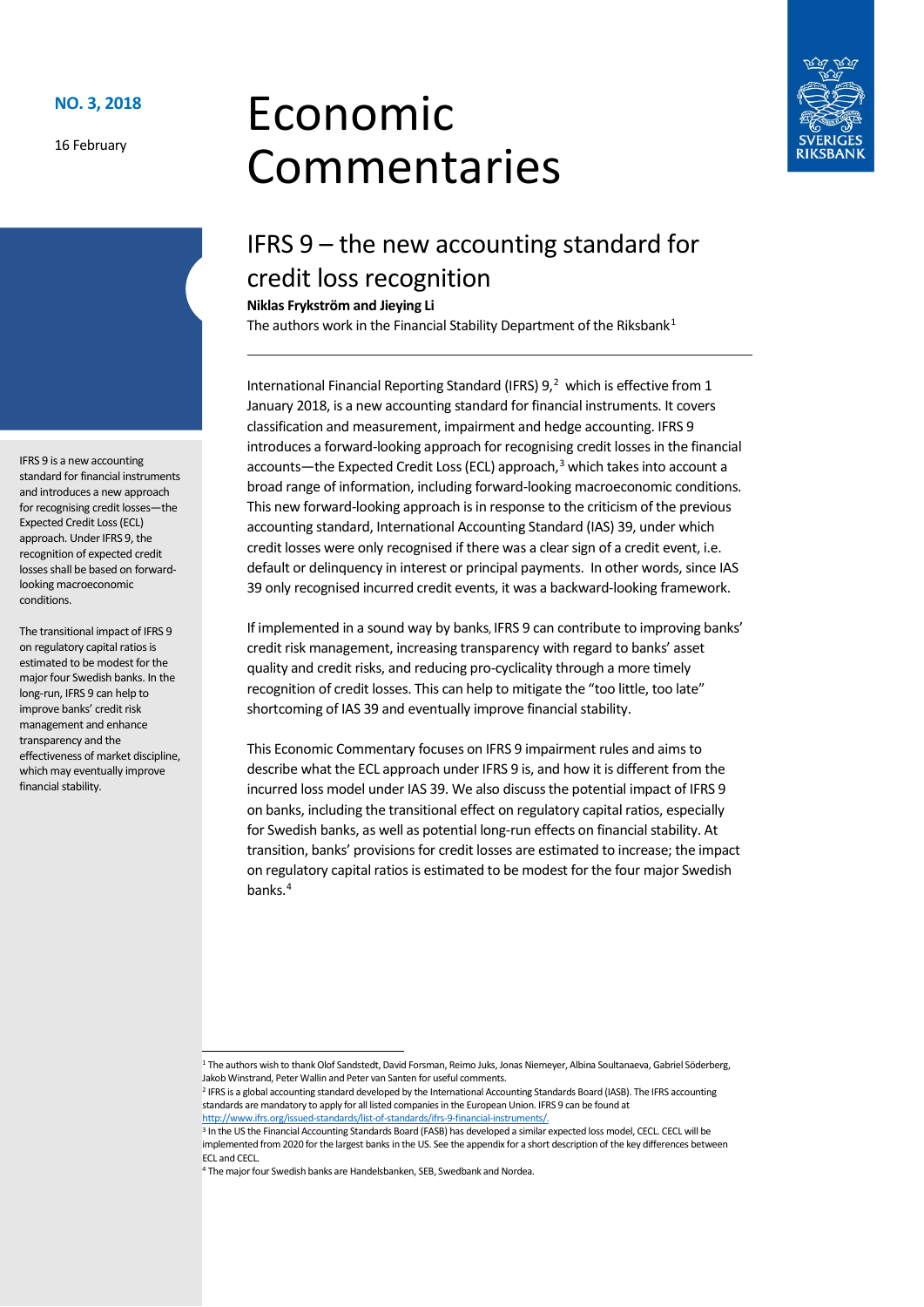# A forward-looking impairment model—the ECL approach

Following the latest financial crisis, the G20 leaders<sup>[5](#page-1-0)</sup> and the Basel Committee on Banking Supervision (BCBS) called on the International Accounting Standard setters (IASB and FASB) to develop a new approach to account for losses on lending. The motive was to avoid reporting credit losses "too little, too late". The incurred loss accounting approach under IAS 39, requires banks to recognise a credit loss on a loan only if there is objective evidence of a loss event occurring. This backward-looking approach implied that recognition of credit losses was too little and too slow. This delay in recognition of credit losses was identified as a weakness in IAS 39. The new standard IFRS 9 aims to solve this problem.

IFRS 9 is a principle-based standard and is comprised of three parts: (1) classification and measurement of financial assets; (2) a forward-looking impairment model - the ECL approach; (3) hedge accounting. $6$  IFRS 9 applies to both financial and non-financial institutions but is particularly relevant for banks. As major issuers of loans, banks are most affected by IFRS 9's new impairment rules. In this Economic Commentary, we focus on the new impairment rules under IFRS 9.

Banks issue loans to households and corporates, and are exposed to credit risk of borrowers. If borrowers are unable to repay the loans and the fair value of the collateral is below its carrying amount, banks will face actual credit losses. To mitigate credit risk, banks are required to set aside an amount to absorb any expected losses on their lending. This amount set aside in the balance sheet is referred to as a loss provision. [7](#page-1-2) Any adjustment to the balance of loss provisions due to an increase or decrease of the provision is reflected in a bank´s income statement as an impairment gain or loss, which impact the bank's earnings and capital.<sup>[8](#page-1-3)</sup> The fundamental change IFRS 9 made on impairment loss recognition is that credit losses are recognised based on the estimated ECLs on a broad range of credit-relevant information, including forward-looking macroeconomic conditions(e.g. changes in GDP, unemployment rates, property prices, interest rates or commodity prices). A bank must on each reporting date reflect changes in the credit risk of financial instruments since initial recognition and update the loss provision. [9](#page-1-4)

IFRS 9 introduces a three-stage approach for the measurement of ECLs of financial assets (e.g. loans): performing (stage 1), under-performing (stage 2), and impaired (stage 3). For performing assets, i.e. assets with no sign of deterioration in credit quality, banks should estimate the ECLs for the upcoming 12 months. For both under-performing and impaired assets, banks should estimate the ECLs for the lifetime of the credit. Moving an asset (e.g. a

 <sup>5</sup> (G20, 2009)

<span id="page-1-1"></span><span id="page-1-0"></span><sup>6</sup> IFRS 9 introduces a new classification model for financial assets that is more principle-based than under IAS 39. Financial assets are classified according to their contractual cash flow characteristics and the business models under which they are held. The new hedge accounting model has been more closely aligned with common internal risk management procedures.

<span id="page-1-2"></span> $^7$  For example, Bank X has made 200 million SEK of loans to various households, and some of the borrowers will default. Bank X estimates that 1% of its loans, two million SEK, will probably never come back. This two million SEK estimate is Bank X's credit loss provision, and is recorded on the balance sheet. Loss provisions are revised on each reporting date, and an increase or decrease in the balance of loss reserves is called a loss provision.

<span id="page-1-3"></span><sup>8</sup> An increase in provision negatively affects earnings and equity which in turn impacts regulatory capital. The ECL approach is symmetrical meaning that in subsequent reporting periods, if the credit quality of the financial asset improves, the recognised provision is reverted

<span id="page-1-4"></span><sup>9</sup> Financial instruments within the scope for IFRS 9 are those measured at amortised cost, financial debt instruments at fair value through other comprehensive income, lease receivables, loan commitments and financial guarantees.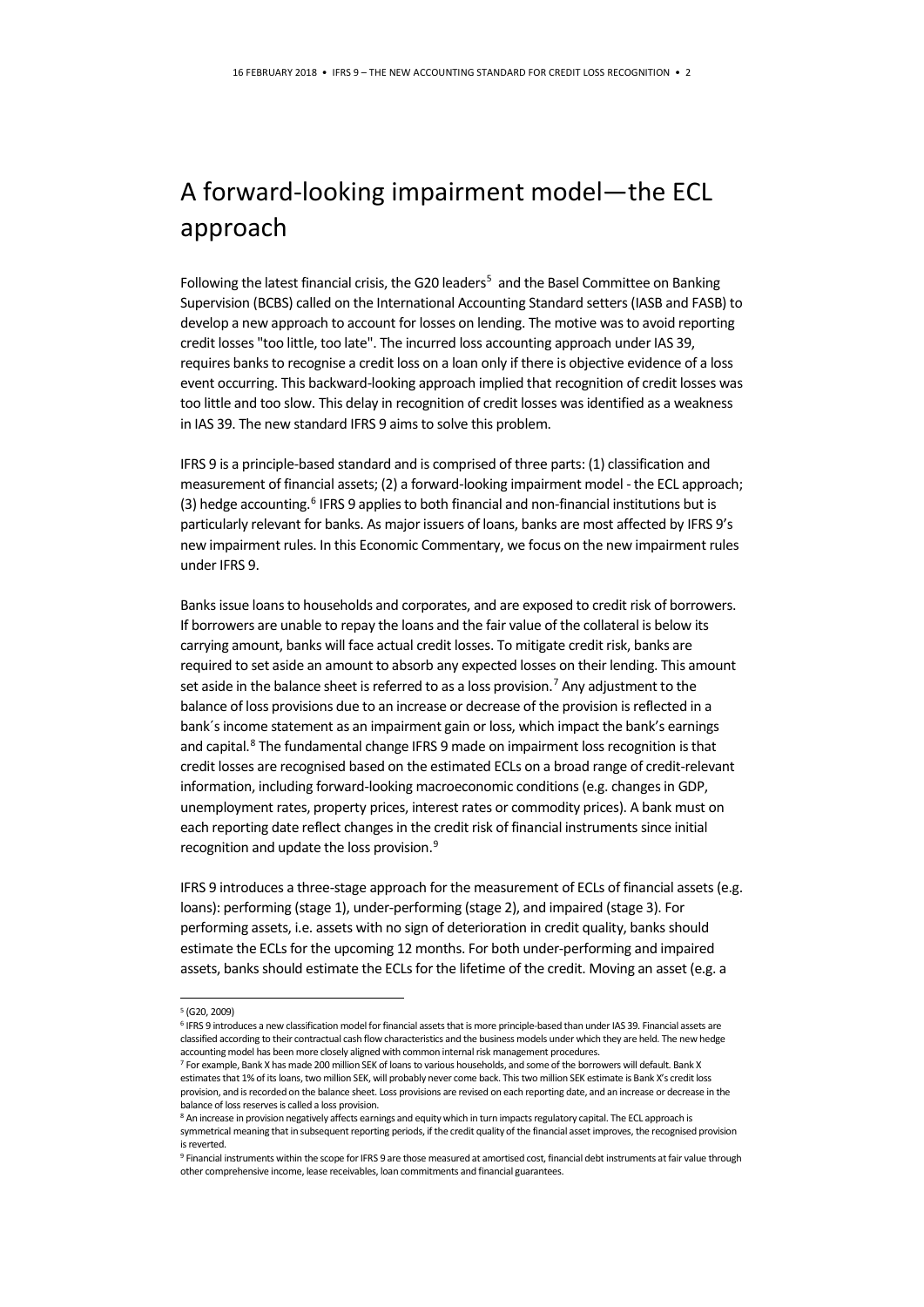loan) from stage 1 to stage 2 (or stage 3) is triggered by a "significant increase in credit risk" (SICR) after the asset was originated, as shown in Figure 1.<sup>[10](#page-2-0)</sup>

What a SICR constitutes is not defined in IFRS 9 but is left to the bank management to define.<sup>[11](#page-2-1)</sup> The size of the ECL, the credit loss provision, is determined by the credit risk estimated on the reporting date. If there is no significant increase in the credit risk of the asset since the initial recognition, the asset remains at stage 1, with a recognition of a 12 month ECL that is associated with the risk of default in the next 12 months. If there has been a significant increase in the credit risk of the asset, it should be moved to stage 2 and the ECL will in this stage be based on the estimated lifetime of the asset. For example, a loan which is 30 days past due, is in IFRS 9 presumed to have a SICR and therefore should be moved to stage 2.

#### **Figure 1 Flowchart for stage shifting triggered by significant increase in credit risk**



In practice, provisions are much higher in stage 2 than in stage 1, due to the longer horizon in the calculation of the expected value. This will imply a cliff-effect if an asset is moved from stage 1 to stage 2. As shown in Figure 2, the carried loss provision is at a low level in stage 1. However, when the asset is moved to stage 2 due to significant deterioration, the carried loss provision increases sharply at the shifting point. This is a main difference between the provisions recognised under IFRS 9 and IAS 39. The shift from stage 2 to stage 3 for an asset is triggered by a default<sup>[12](#page-2-2)</sup> event under IFRS 9, which is in line with the loss recognition approach under IAS 39.

<span id="page-2-0"></span><sup>&</sup>lt;sup>10</sup> For example, Bank X originates a five-year loan of 10,000 SEK without amortization. The loan rate is 5% annually. So the effective interest rate is 5%. In the first reporting period, Bank X recognises a credit loss provision 200 SEK, which is equal to 12-month expected credit losses because there has not been a SICR in credit risk since initial recognition. In the second reporting period, Bank X determines that the credit risk on the loan has increased significantly. Therefore, Bank X recognises lifetime ECLs on the loan, which is estimated to be 2000 SEK.

<span id="page-2-1"></span><sup>11</sup> IFRS 9 suggests in paragraph 5.5.9 that SICR should be a function of movements in remaining lifetime probability of default (PD) as well as other qualitative factors. In practise banks use credit scoring, days past due, ratings, watch list, forbearance measures or forwardlooking macroeconomic information to determine SICR.

<span id="page-2-2"></span><sup>&</sup>lt;sup>12</sup> IFRS 9 does not define default, but requires banks to define default in a manner consistent with that used for internal credit risk management. IFRS 9 (paragraph B5.5.37) has a rebuttable presumption that default does not occur later than 90 days past due.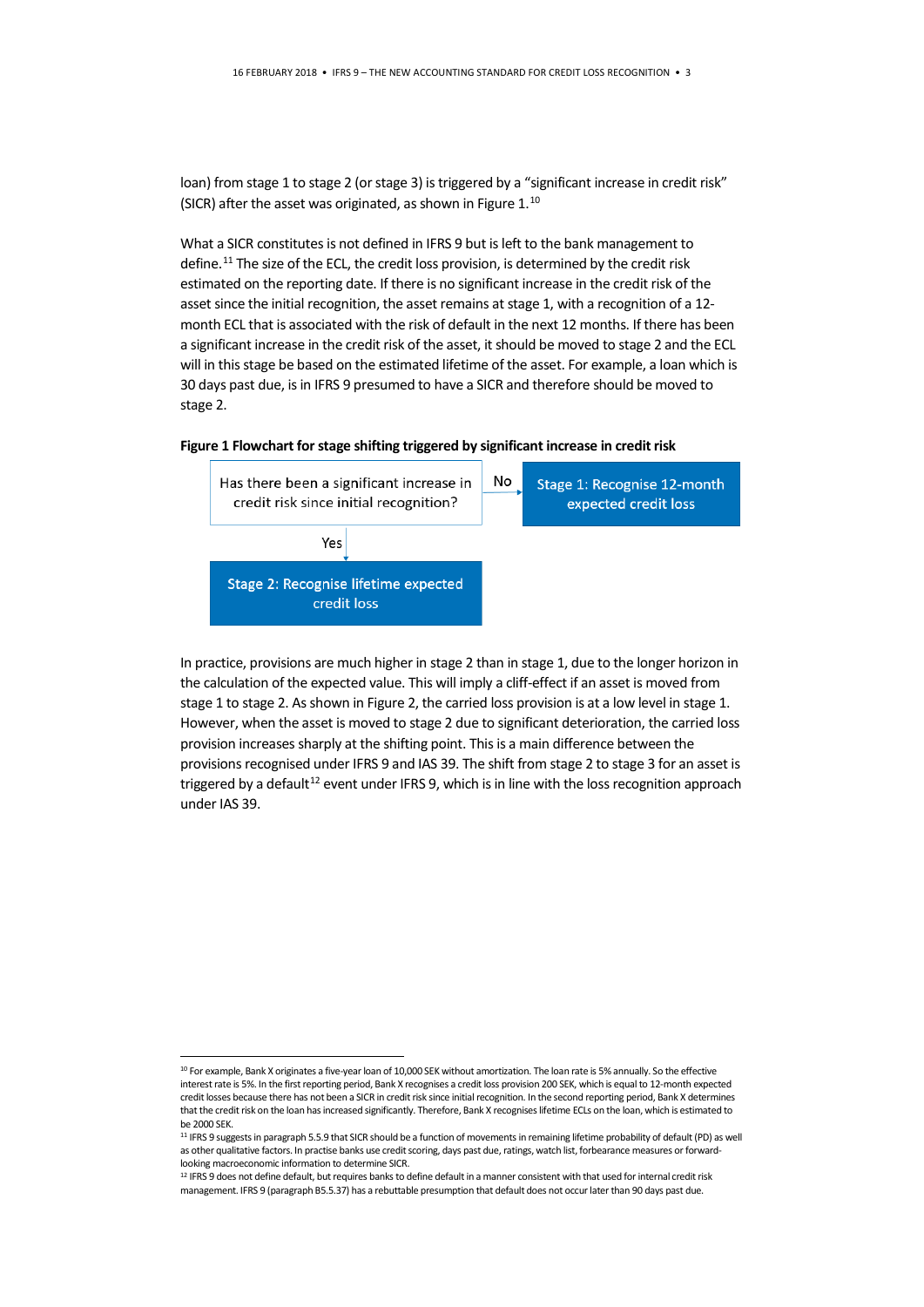



Increase in credit risk since initial recognition

Moving from an incurred loss model to an expected loss model requires banks to forecast scenarios of macroeconomic conditions and assemble them into risk parameters in their ECL models. The forward-looking element of the ECL model will thus require considerable modelling efforts and management judgement as to how macroeconomic conditions affect provisions. This means that ECL modelling requires a high degree of management judgement when calculating ECLs, which is in line with how banks model their credit risk using internal models (IRB).<sup>[13](#page-3-0)</sup> As a result, IFRS 9 requires banks to disclose their ECL modelling methods and management judgement on inputs and assumptions used, which provides useful information on a bank's asset quality and associated credit risk. This also entails that it will be more difficult to compare reported provisions of different banks. Also, IFRS 9 requires significant enhancements to a financial institution's data, systems, quantitative models and governance.

# Effects of IFRS 9 on regulatory capital and financial stability

The transitional impact (the initial effect in 2018 when IFRS 9 is implemented) of the ECL model on banks' balance sheets is unclear. Banks are still working on the implementation of IFRS 9 and no precise figures have been produced so far. However, according to some studies conducted by supervisory institutions, analysts and auditing firms, the estimated transitional effect on CET1<sup>[14](#page-3-1)</sup> ratio is around 45-50 basis points (bps). In the long-run, IFRS 9 may improve banks' credit risk management and internal pricing-setting processes, and reduce procyclicality through a more timely recognition of credit losses and a greater level of transparency regarding banks' credit risk. This may eventually enhance financial stability.

<span id="page-3-0"></span><sup>13</sup> Under the internal ratings-based (IRB) approach banks are allowed to use their own estimated risk parameters for the purpose of calculating regulatory capital.

<span id="page-3-1"></span><sup>&</sup>lt;sup>14</sup> CET1 (Common Equity Tier 1) is the Tier 1 capital with a deduction for capital contributions and reserves that may be included in the capital base as Tier 1 capital in accordance with chapter 3, section 4 of the Capital Adequacy and Large Exposures Act (2006:1371). CET1 capital ratio is the CET1 capital in relation to the risk-weighted assets.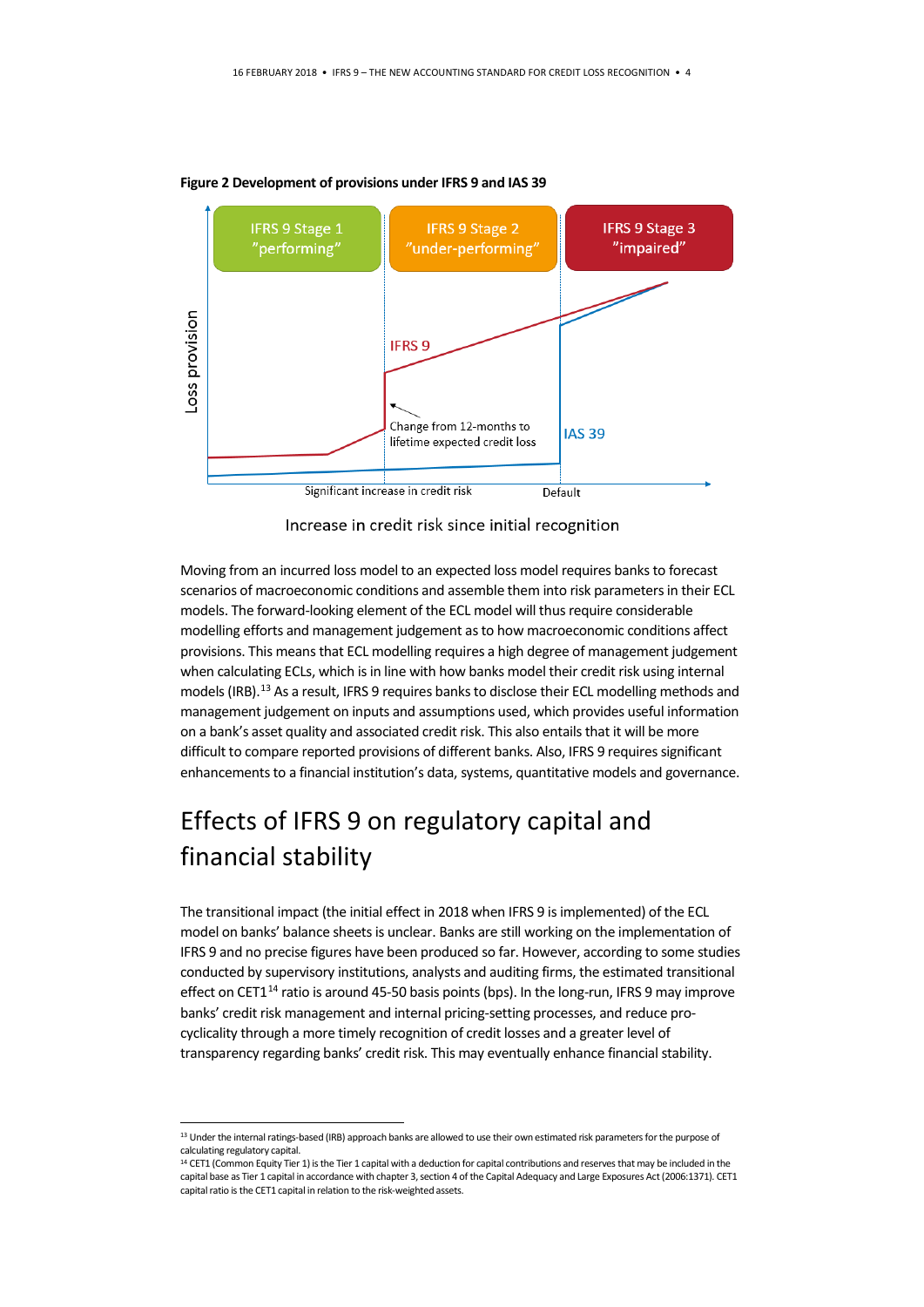#### Transitional effect

The transition from IAS 39 to IFRS 9 is likely to produce a significant initial increase in provisions for many banks at implementation. If the provisions are very high, banks may need to increase their capital to fulfil the regulatory requirements.

Several recent studies(see appendix Table A2) carried out by supervisory authorities and private institutions have estimated the magnitude of the effects of IFRS 9 on provisions, CET1 and the total capital ratio. The estimated transitional effect on provisions is an increase between 13 and 25 per cent (see appendix Table A2). The total transitional effect of IFRS 9 on capital ratios is mainly driven by the ECL requirements through increased provisions.<sup>[15](#page-4-0)</sup> Though those studies use different sample sizes with different coverage on banks in- and outside Europe, the estimated transitional impact on CET1 ratio is a decrease around 45-50 bps.[16](#page-4-1) Also, the estimated transitional effect on the total capital ratio is a decrease by 31-35 bps, according to the studies by the European Banking Authority (EBA). [17](#page-4-2)

However, the impact of IFRS 9 on provisions and regulatory capital ratios differs between banks. For example, banks with more non-performing loans that haven't been provisioned for will be most affected, according to existing studies. Given the uncertainty of the transitional impact and concentration of non-performing loans in some European countries, the EU Commission (2017) has introduced an optional 5-year phase-in period of the regulatory capital calculation under IFRS 9. The phase-in affects the bank's CET1 capital.<sup>[18](#page-4-3)</sup> The phasing-in period will, according to the EU Commission, provide time for observing possible pro-cyclical effects of the revised credit loss approach, as well as to agree internationally upon a harmonized prudential treatment of the ECLs. [19](#page-4-4)

#### **Transitional effect varies depending on credit risk model and bank size**

The impact of IFRS 9 on capital ratios may also vary among banks of different sizes and with different credit risk models. According to the report on results from the second EBA impact assessment (EBA 2017) of IFRS 9, the banks that estimated a relatively high total impact on regulatory capital from IFRS 9 are smaller banks using mainly the Standardized Approach (SA) for measuring credit risk. According to the EBA's estimation, the impact on CET1 ratio for smaller European banks is 78 bps, while the magnitude for large European banks is 33 bps. Similarly, the estimated impact on CET1 ratio for SA banks is 77 bps, while the magnitude for Internal Ratings Based (IRB) banks is 32 bps.

Smaller banks usually use the SA approach for measuring credit risk, which may result in a higher estimated impact on regulatory capital than the IRB approach. The same level of increase in accounting provisions has a bigger impact on CET1 capital for banks under the SA approach than that for banks under the IRB approach. The reason is that a shortfall in accounting provisions over regulatory expected loss under the IRB approach can absorb or

<span id="page-4-0"></span><sup>&</sup>lt;sup>15</sup> The impact on regulatory capital is mainly driven by the new ECL requirements, and to a lesser extent, by the classification and measurement requirements of IFRS 9.

<span id="page-4-1"></span><sup>&</sup>lt;sup>16</sup> However, the existing studies listed in Table A2 have not taken into account the phase-in arrangement when estimating the transitional effect of IFRS 9 on regulatory capital ratios. The magnitude of the transitional impact of IFRS 9 on CET1 ratio may also be inaccurate because banks may have not disclosed sufficiently granular data on their balance sheets in order for analysts and supervisors to compute the provisions under IAS 39 and IFRS 9.

<sup>17</sup> EBA (2017).

<span id="page-4-3"></span><span id="page-4-2"></span><sup>&</sup>lt;sup>18</sup> A bank is allowed to include in CET1 capital a portion of the increase in provision for a maximum of 5 years starting in 2018. The portion of provisions that can be included in CET1 capital should decrease over the transition period to zero. A bank decides themselves to apply the transitional rules and must inform the competent authority (i.e. Finansinspektionen in Sweden) accordingly. A bank must also publicly disclose information regarding the application of the phase-in and its effect on regulatory capital.

<span id="page-4-4"></span><sup>&</sup>lt;sup>19</sup> The Basel Committee on Banking Supervision (BCBS) is currently looking at the prudential treatment of ECLs on regulatory capital.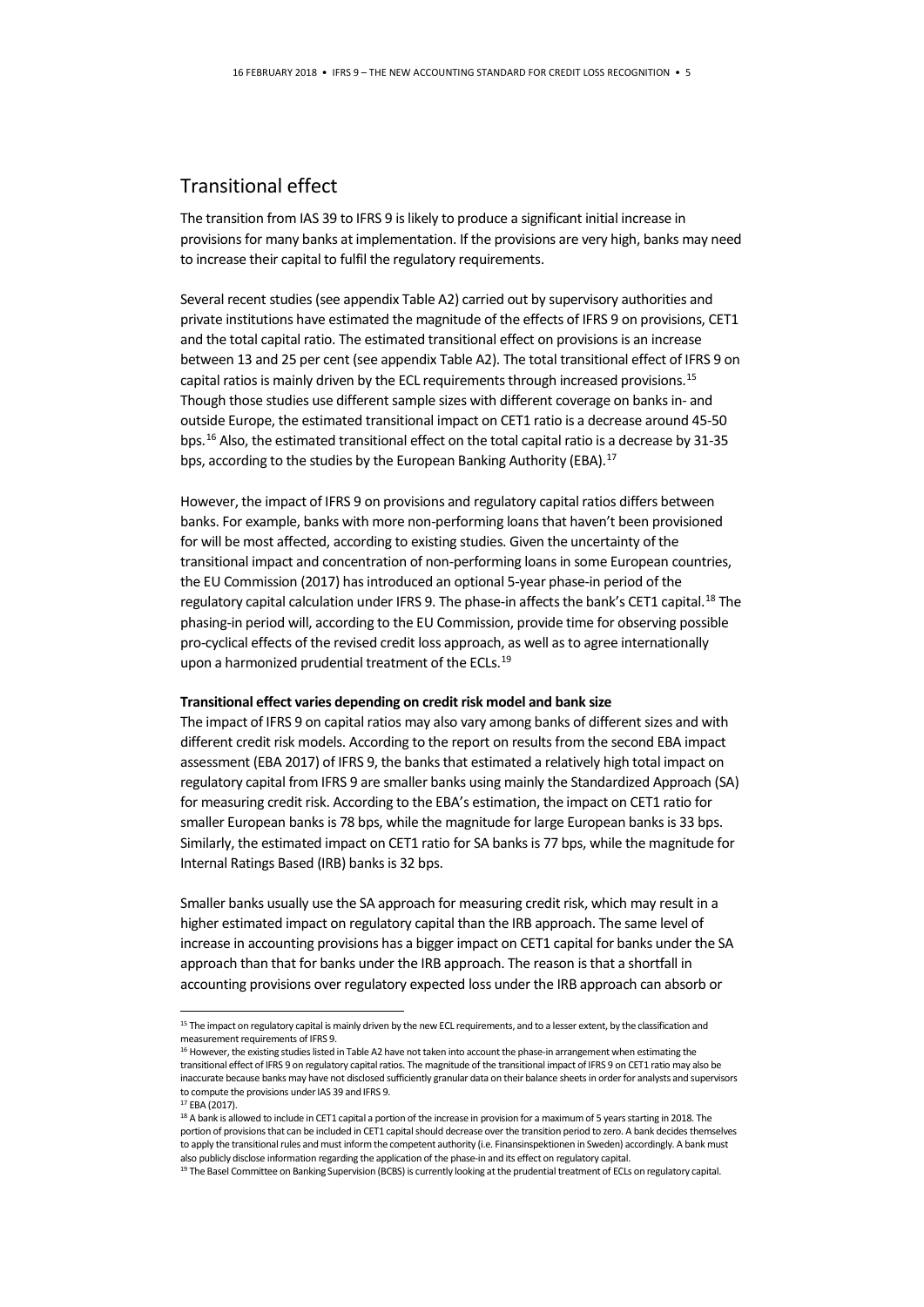partially absorb the impact of IFRS 9 on regulatory capital, which is not the case under the SA.<sup>[20](#page-5-0)</sup> IFRS 9 is expected to increase accounting provisions, but the effect on CET1 capital of these higher provisions may be normally compensated by fewer deductions according to regulatory capital rules. <sup>[21](#page-5-1)</sup> Therefore, the impact of IFRS 9 on regulatory capital ratios may be limited for many IRB banks.

#### **Transitional effects of IFRS 9 on the four major Swedish banks**

Based on the public information released by the big four Swedish banks in their Q4 2017 reports, the transitional effect of IFRS 9 is expected to be limited. The four major Swedish banks expect provisions to increase, but the effect on regulatory capital will be modest.

According to the study by Barclays (2017), the transitional effect of IFRS 9 on CET1 ratios for the four major Swedish banks is estimated to be negative; however, the magnitude is estimated to be 10-44 bps, which is smaller than the average impact of 50 bps on all the 27 banks in the study.<sup>22</sup> It is also important to point out that the estimated transitional effect on CET1 ratios mainly comes from recognising the lifetime expected losses of stage 2 loans(see Figure 2). The estimated transitional impact is thus quite small and should not entail any major capital challenges for the four major Swedish banks.

The moderate effect of IFRS 9 on the regulatory capital ratio for the four major Swedish banks is not unexpected. First of all, they have generally good profit margin and low non-performing loan rate, compared with many other European banks. Second, they use the IRB approach, which can help to absorb (at least partially) the impact of IFRS 9 on their regulatory capital. Also, the similarity between the IRB approach and the ECL model, together with good historical data record, can mitigate implementation challenges.

#### Long-run effects

IFRS 9 requires credit losses to be estimated based on macroeconomic scenarios and recognised at an earlier point in time, which may incentivize banks to reserve extra capital buffers in good times, with the purpose of preparing for potentially increasing provisions in case the macroeconomic indicators deteriorate. Also, an earlier recognition of credit losses may incentivize bank managers to adopt more prudent and less cyclical lending strategies and strengthen the monitoring on credit risk.<sup>[23](#page-5-3)</sup> As a result, IFRS 9 may enhance financial stability in the long-run through helping banks to improve credit risk management.

<span id="page-5-0"></span><sup>&</sup>lt;sup>20</sup> For regulatory capital purposes banks using internal models currently calculate a 12-month expected loss. This regulatory expected loss calculation (IRB EL) is different from the accounting based expected loss (ECL). See the appendix for a description of the key differences between Basel IRB EL and IFRS 9 ECL.

<span id="page-5-1"></span><sup>&</sup>lt;sup>21</sup> The impact for IRB banks will depend on the present level of accounting provisions compared to the regulatory expected losses. There are two possible cases—the "shortfall" case and the "excess" case. The "shortfall" case means that, if the accounting loss provision is lower than the regulatory expected losses, banks must deduct from CET1 capital the difference between the regulatory expected losses (higher) and the accounting provisions (lower) when calculating their capital ratios. This reduces a bank's available amount of CET1 capital, the highest quality of capital. This deduction from CET1 capital is to prevent insufficient levels of provisions from accounting standards. The "excess" case means that, if the accounting provision for credit losses is higher than the regulatory expected losses, when calculating their capital ratios, IRB banks can add the "excess" in provisioning back as Tier 2 capital. The impact on an IRB bank of an increase in accounting provisions due to the introduction of IFRS 9 will therefore depend on whether the bank is in a "shortfall" or in an "excess" case.

<span id="page-5-2"></span><sup>&</sup>lt;sup>22</sup> Barclay (2017) hasn't taken into account the phase-in arrangement when estimating the transitional effect of IFRS 9 on regulatory capital ratios.

<span id="page-5-3"></span><sup>23</sup> ESRB (2017)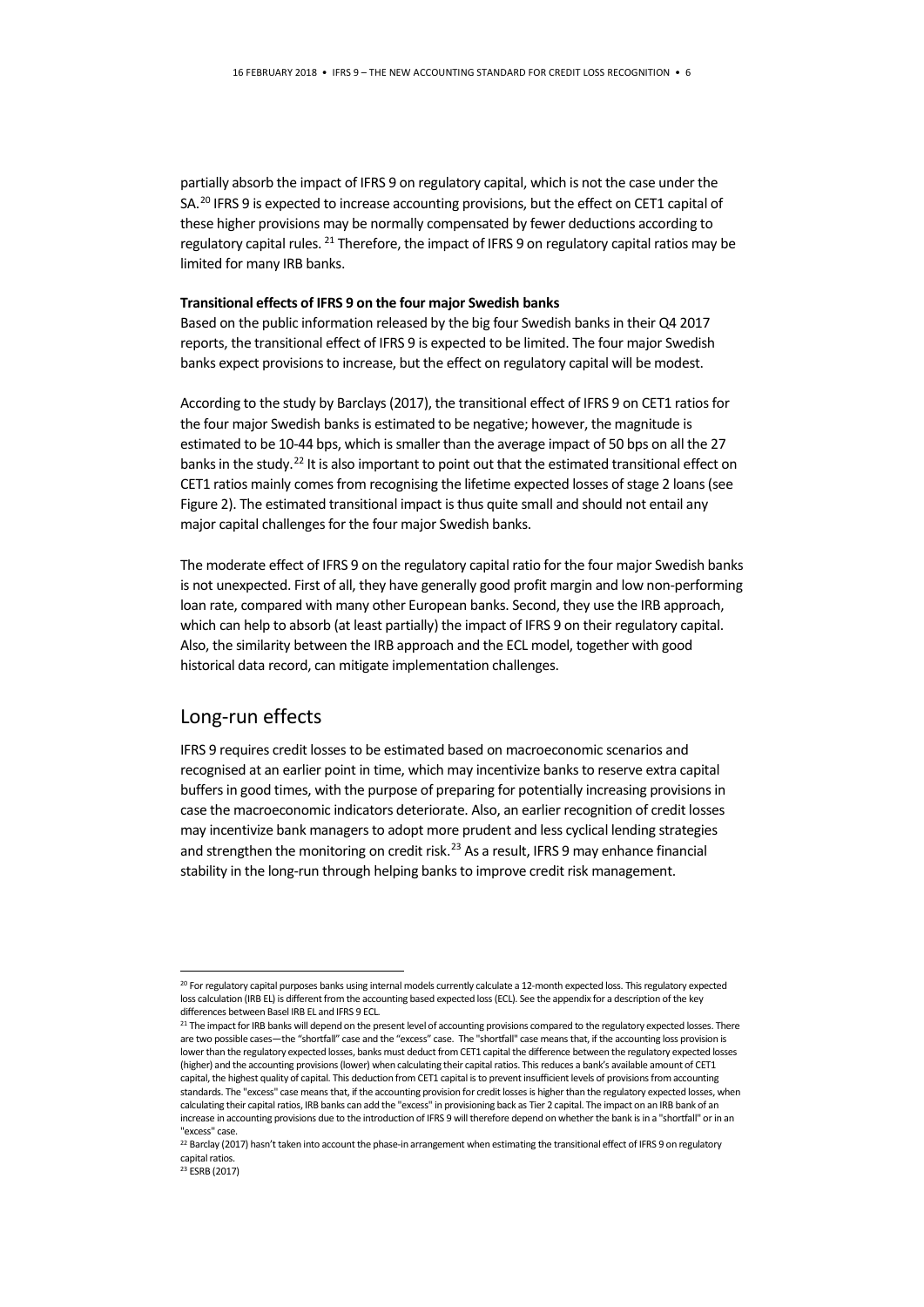#### **Effects of IFRS 9 on pro-cyclicality**

In addition, IFRS 9 may improve financial stability through reducing pro-cyclicality.<sup>[24](#page-6-0)</sup> Credit losses typically occur in downturns. The ECL approach, which reflects future macroeconomic conditions, implies that credit losses should be recognised when the first signs of an economic downturn arise. This means that banks recognise credit losses in a phase during which their earnings may still be high and they may be better able to shoulder losses. Also, an early credit loss recognition may improve transparency regarding asset quality and increase investors' trust in banks' accounting statements, which may mitigate market concerns on capital adequacy and reduce the cost of raising new equity during a downturn.[25](#page-6-1) 

However, IFRS 9 may reduce but not completely remove pro-cyclicality. As pointed out by the European Systemic Risk Board (ESRB), the ECL approach requires reacting to new information, which implies that IFRS 9 may have certain pro-cyclical effects due to the cyclical sensitivity of the risk parameters used for calculating ECLs. The new ECL approach requires banks to use a point-in-time (PIT) calculation of certain parameters. To calculate the ECL, banks need their own estimates of probability of default (PD) and loss given default (LGD) for non-defaulted exposures as inputs.<sup>[26](#page-6-2)</sup> The use of the ECL model may result in higher volatility in the ECL amount recognised in profit or loss as provisions increase when economic conditions deteriorate and decrease when economic conditions improve.<sup>[27](#page-6-3)</sup> As a result, if many banks face the pressure of expected losses and decreasing profitability simultaneously in an economic downturn, they may deleverage and reduce credit supply at the same time, which may exacerbate the downturn.

#### **Possible impact on loan pricing**

In the long-run, IFRS 9 may impact loan pricing. Ideally, loan rates should reflect potential credit losses over the lifetime of the contract and not be impacted by the accounting standard. However, IFRS 9 is likely to contribute to a sounder risk management culture and requires banks to take a forward-looking perspective. This implies that banks may charge higher prices for certain kind of loans as a compensation of future uncertainties because the provisions that are calculated under the ECL approach may increase substantially when macroeconomic conditions deteriorate. The loan rate adjustment may reflect the costs associated with implementing the ECL model, i.e. higher operating costs due to modelling, IT infrastructures and data gathering. It may also reflect a correction of past mispricing on credit risk due to excessive competitive pressure or ineffective risk management.<sup>[28](#page-6-4)</sup> The extent to which the price adjustment may happen depends on the nature of the competition among banks in different business segments. For example, the loan rate increase is less likely to occur for mortgages than for other retail loans and loans to corporates.<sup>[29](#page-6-5)</sup> Overall, as pointed out by ESRB (2017), the new ECL model, which requires banks to collect a broader set of data available for internal pricing-setting processes, may help banks with more accurate and more efficient pricing of loans.

<span id="page-6-0"></span><sup>&</sup>lt;sup>24</sup> Pro-cyclicality is defined, according to FSF (2009), as "the mutually reinforcing interactions through which the financial system can amplify business fluctuations and possibly cause or exacerbate financial instability".

<sup>25</sup> ESRB (2017)

<span id="page-6-2"></span><span id="page-6-1"></span><sup>&</sup>lt;sup>26</sup> Please see the appendix for a description of the approaches-Point-in-Time (PIT), Through-the-Cycle (TTC), and a hybrid of these two approaches—that is used to estimate the regulatory PD.

<span id="page-6-3"></span> $^{27}$  This is attributed by the cliff effect when transferring a loan between stage 1 and stage 2 and vice versa.

<span id="page-6-4"></span><sup>28</sup> ESRB (2017)

<span id="page-6-5"></span><sup>29</sup> Deloitte (2016), EBA (2016), Ernst &Young (2016)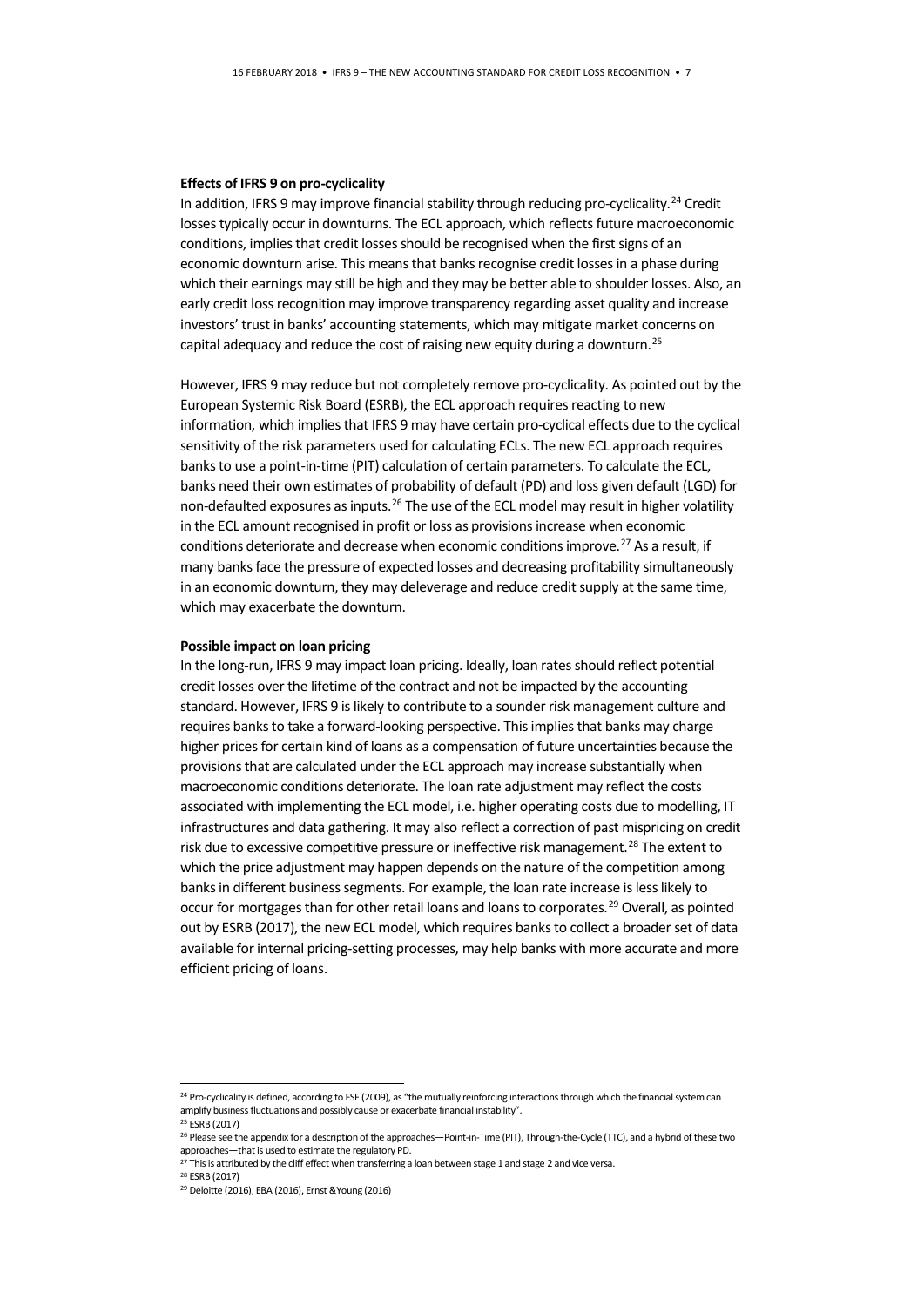### Financial stability implications

The shift to an ECL model based on forward-looking information may improve banks' credit risk management and enhance transparency and the effectiveness of market discipline through providing more and better information on banks' asset quality and credit risks. This may eventually enhance financial stability.

#### **Modest transitional impact on capital ratios, pro-cyclicality can be reduced but not completely removed**

During the transitional period, one important question regarding financial stability is how much provisions will increase and in turn impact regulatory capital. According to the studies referred in this Economic Commentary, for the four major Swedish banks, the effect is expected to be modest and should have limited short-term impact. However, for some other European banks, the effect on regulatory capital ratios may be more significant. However, the transitional impact on financial stability is expected to be manageable due to the possibility for a bank to apply the European Commission's phase-in arrangement for regulatory capital. In the long-run, IFRS 9 may enhance financial stability through better transparency and a more timely recognition of credit losses in comparison with IAS 39. The counter-cyclical recognition of credit losses in good times when banks are still able to shoulder losses may reduce pro-cyclicality. However, due to the cyclical feature of the ECL approach, procyclicality may not completely be removed. If banks underestimate risks and do not reserve enough capital in good times, they are still likely to be insolvent during an economic downturn. This may of course be detrimental to financial stability. Going forward, bank supervisors and market analysts will therefore need to closely scrutinize banks' provisions.

#### **IFRS 9 to be used in stress testing**

Stress testing is another area which is of importance for regulators. Conducting stress testing is a requirement as a way to see how economic shocks affect banks' capitalisation.<sup>[30](#page-7-0)</sup> EBA has announced that the impact of IFRS 9 on stress testing will be implemented for the first time in 2018.[31](#page-7-1) Conducting stress tests under IFRS 9 incorporating adverse scenarios will provide regulators with a better understanding on individual banks' behaviour and whether banks can absorb the early recognition of credit lossesin a downturn. The use of stress testing under IFRS 9 could be an important tool for regulators to gauge the impact of worsening macroeconomic conditions on provisions and regulatory capital. This indicates whether banks have sufficient buffers and if any policy action is required.

#### **Increased management judgement**

IFRS 9 requires banks to identify the credit quality deterioration and forecast macroeconomic scenarios under ECL approach; therefore, banks' management judgement is increased under IFRS 9. Studies have shown that managerial discretion in provisioning is strongly linked to earnings management (income smoothing).<sup>[32](#page-7-2)</sup> In the incurred loss model, a credit loss is based on a loss event. This makes it more difficult to manage earnings compared to the ECL model. As bank management may have a large degree of discretion in setting the loss provision

<span id="page-7-0"></span><sup>30</sup> Supervisory authorities conduct stress testing to facilitate the Supervisory Review and Evaluation Process (SREP) in accordance with Directive 2013/36/EU.

<span id="page-7-2"></span><span id="page-7-1"></span> $31$  EBA (17 November 2017), see http://www.eba.europa.eu/-/eba-publishes-methodology-for-the-2018-eu-wide-stress-test.  $32$  E.g., Peterson and Erick (2017)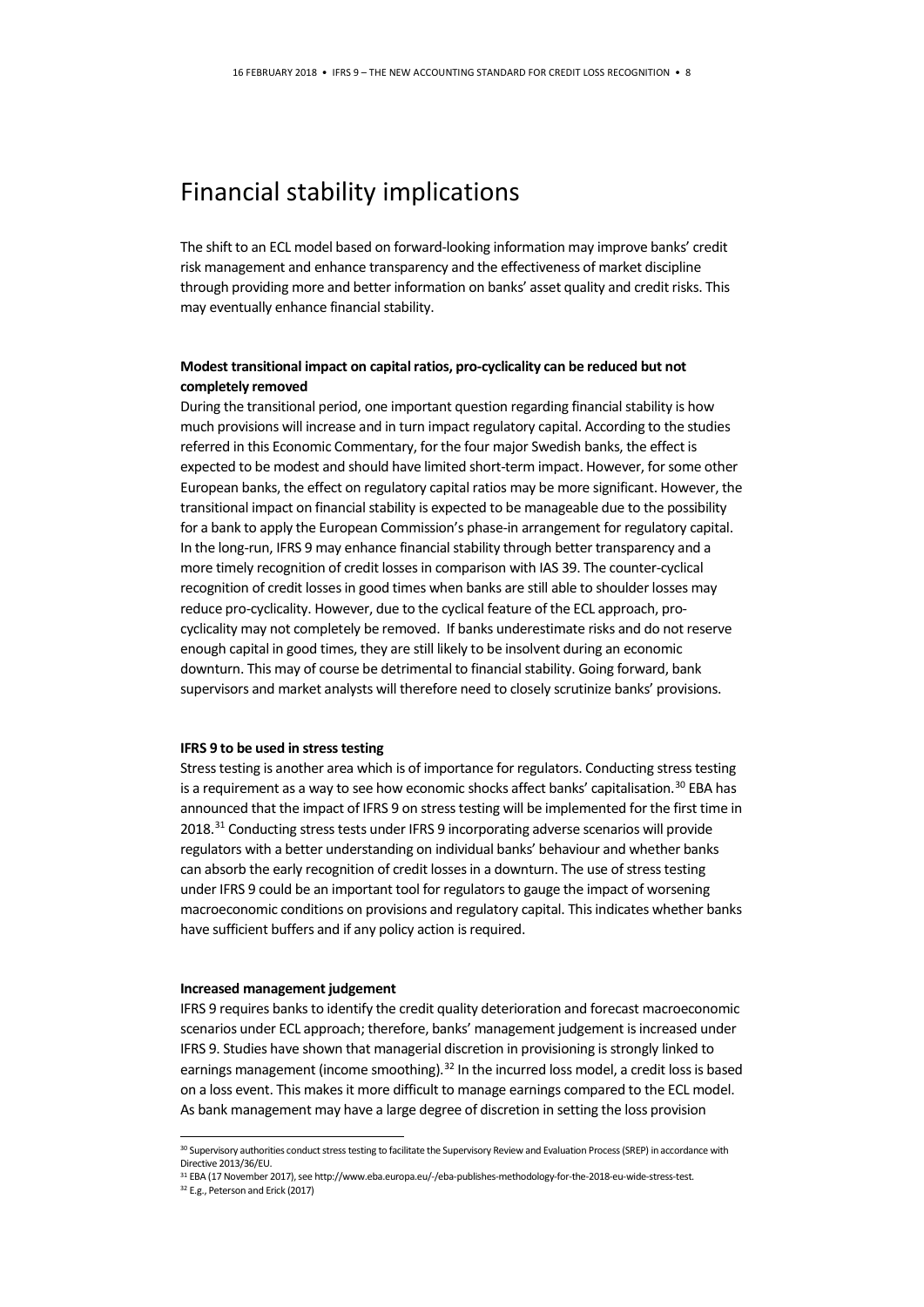under the ECL approach, it may present a challenge for regulators. This also means that it is more difficult to compare credit loss provisions among banks.

#### **Summary**

Overall, IFRS 9 can, if soundly implemented by banks, contribute to improve banks' credit risk management, increase transparency on banks' asset quality and credit risks, and reduce procyclicality through a more timely recognition of credit losses. This can help to mitigate the "too little, too late" shortcoming of IAS 39 and eventually improve financial stability.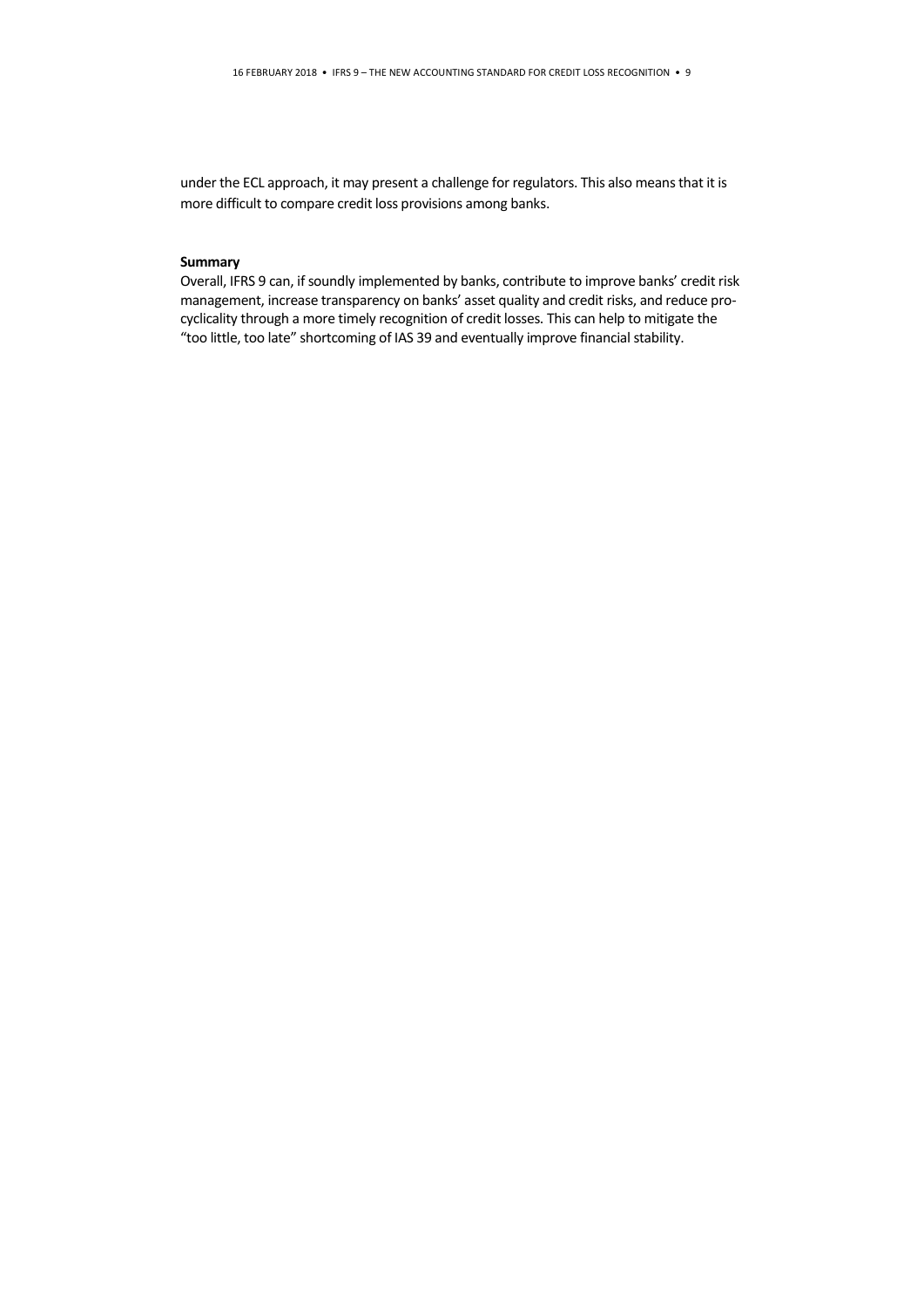### Appendix

### Expected loss models – Key differences among CECL (FASB), ECL (IASB) and IRB EL (Basel)

According to the Basel Standards, banks using internal models (IRB banks) are required to calculate regulatory expected loss provisions (IRB EL). The IRB EL is a parameter in the calculation of a bank's regulatory capital. In accounting, with the introduction of IFRS 9, banks must calculate an expected loss (ECL) which is separate from the regulatory expected loss (the US will in 2020 implement an accounting expected loss model, called current expected credit loss (CECL), similar to ECL in IFRS 9). When calculating the regulatory capital, the IRB EL is compared with the accounting provisions where any shortfalls are deducted from CET1 capital. Any excess (i.e. accounting provisions that are higher than IRB EL) is included in Tier 2 capital. Given that provisions are expected to increase with the accounting ECL model compared to the incurred loss model (Deloitte, 2013), this may have an impact on regulatory capital where accounting provisions are added back to Tier 2 capital. This change could lead to policy challenges for regulators, should they find such addbacks inappropriate from a prudential perspective.

Many banks use the IRB approach and measure regulatory expected losses. For most banks, the IRB EL model is a starting point for their accounting expected loss models. However, some important differences exist, which means that banks must adjust their existing regulatory models to comply with the accounting standard. The models also have different objectives (prudential vs. neutral). For example, under the IRB EL, probability-of-default (PD) is estimated based on a 12-month time horizon through the economic cycle, and the loss-givendefault (LGD) is calculated based on a downturn scenario. However, under the accounting ECL approach, PD is estimated based on a lifetime horizon at a specific point in time of an economic cycle, and LGD is calculated based on a neutral scenario.





The estimation of PD can follow three different approaches: point-in-time (PIT), through-thecycle (TTC), or a hybrid of these two approaches. The TTC methodology, which is commonly used in the IRB approach, focuses on a longer horizon and neutralises the effects of the current cyclical conditions, and results in more stable and less cyclical estimation of PD. IFRS 9 requires using the PIT approach, which assesses the borrower's PD over a relatively short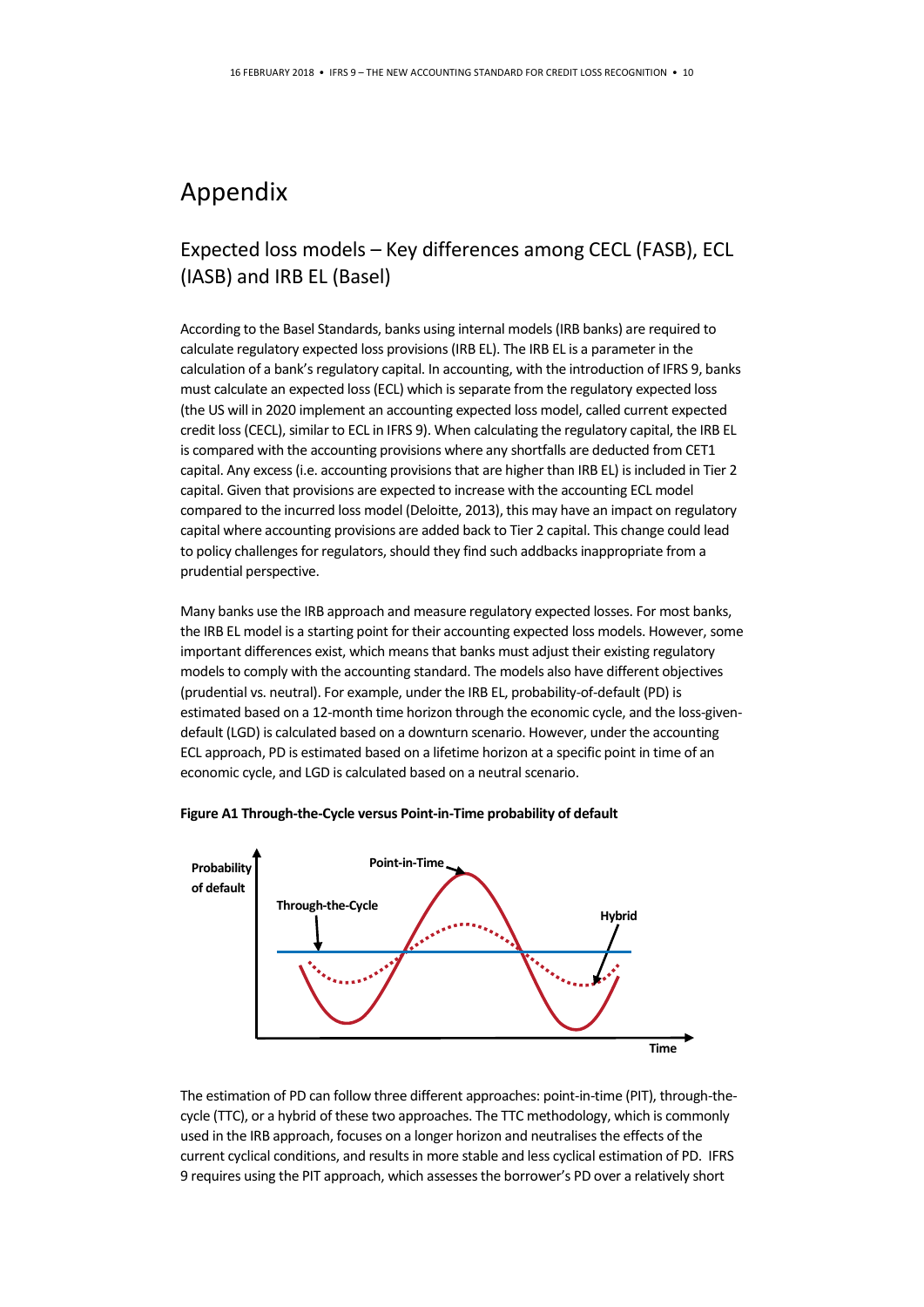horizon and can therefore vary considerably over the business cycle.<sup>[33](#page-10-0)</sup> As shown in Figure A1, the estimated PD using the PIT approach will be lower for many banks during a good time and higher during an economic downturn, compared with that using the TTC or hybrid approaches.

Table A1 shows the key differences in parameters among IFRS 9 ECL, CECL and IRB EL. Differences in parameters make it difficult to compare the models. For example, the economic cycle and the level of financial stress in the market would affect the outcome of each model.

|         |                       | <b>IFRS 9 ECL</b>                             | <b>CECL</b>                                   | <b>IRB EL</b>           |
|---------|-----------------------|-----------------------------------------------|-----------------------------------------------|-------------------------|
| PD      | Measurement<br>period | 12 months (stage 1)<br>Lifetime (stage 2-3)   | Lifetime                                      | 12 months               |
|         | Cyclicality           | PIT including forward-<br>looking information | PIT including forward-<br>looking information | TTC (economic<br>cycle) |
| LGD/EAD | Measurement           | Neutral                                       | Neutral                                       | Downturn                |

**Table A1: Key differences among IFRS 9 ECL, CECL and IRB EL**

There are also a few differences between the IFRS 9 ECL and the FASB CECL models.<sup>[34](#page-10-1)</sup> The key difference is the time horizon used for assessing the expected losses. CECL uses lifetime ECL for all loans and does not differentiate by stages of credit quality. This will imply that provisions made under CECL are higher than those under IFRS 9 due to that stage 1 provisions in IFRS 9 are based on a 12-month horizon and not lifetime horizon. However, ultimately, the actual credit losses would be the same (see Figure A2).



**Figure A2 Credit loss provisions under IFRS 9 (ECL) and FASB (CECL)**

#### Increase in credit risk since initial recognition

<span id="page-10-0"></span><sup>33</sup> IFRS 9 does not require the use of a PD/LDG approach to measure ECL and other approaches can be used. For example a loss rate approach.

<span id="page-10-1"></span><sup>&</sup>lt;sup>34</sup> IFRS 9 ECL is implemented in 2018 and CECL in 2020 for the largest banks.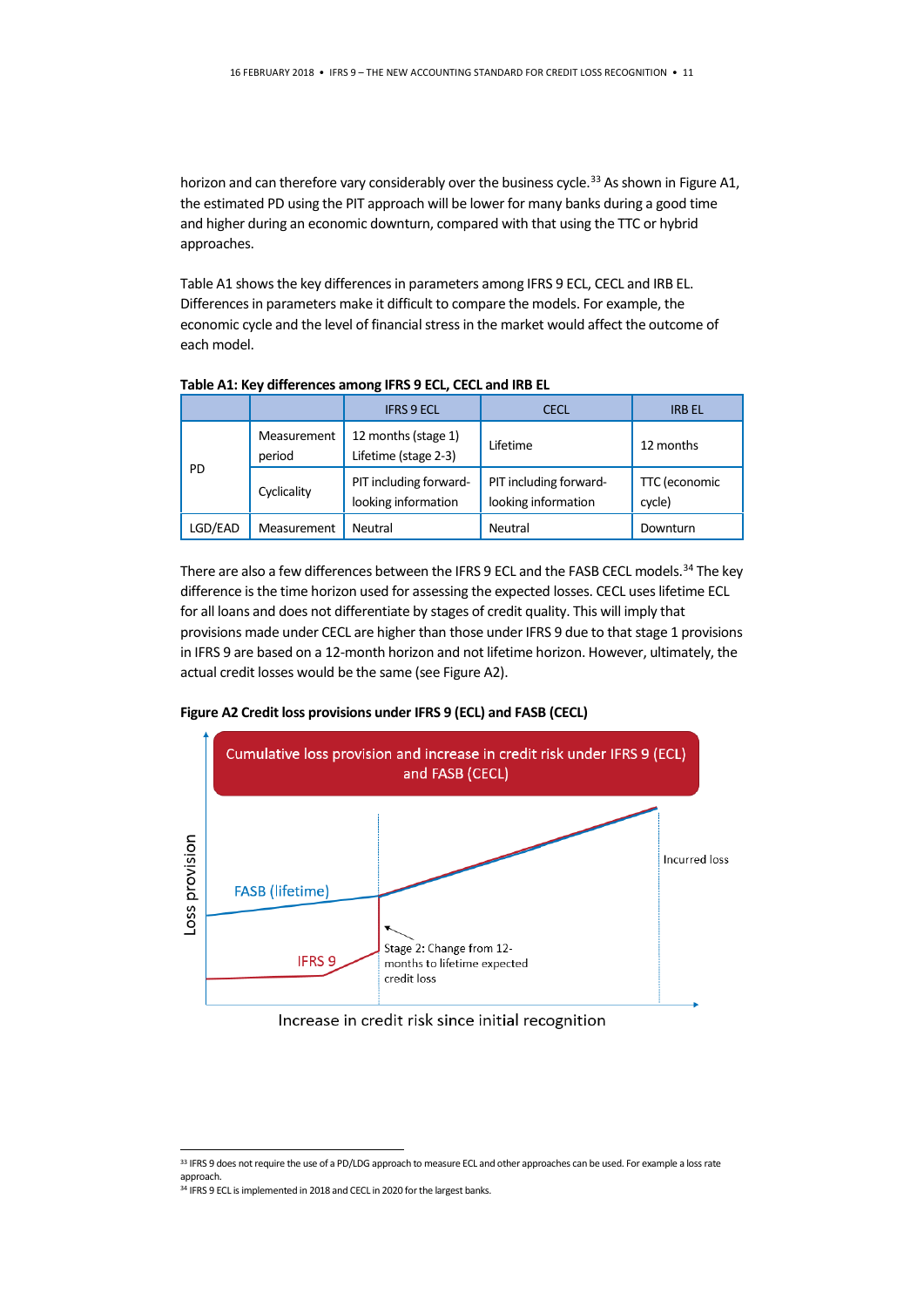### Studies on the transitional effect of IFRS 9

| Study           | Region                                                                   | <b>Number</b><br>of Banks | Effect on<br>provisions | Effect on<br>CET1 ratio | <b>Effect on Total</b><br>Capital ratio |
|-----------------|--------------------------------------------------------------------------|---------------------------|-------------------------|-------------------------|-----------------------------------------|
| Barclays (2017) | Europe                                                                   | 27                        | $+17%$                  | -50bps                  |                                         |
| Deloitte (2016) | Europe, the Middle<br>East & Africa, Asia<br>Pacific and the<br>Americas | 91                        | $+25%$                  | -50 <sub>bps</sub>      |                                         |
| EBA (2017)      | Europe                                                                   | 49                        | $+13%$                  | -45bps                  | -35bps                                  |
| Moody (2017)    | Europe, the Middle<br>East & Africa, Asia<br>Pacific and the<br>Americas | 185                       |                         | -50bps                  |                                         |
| ECB SSM (2017)  | Europe                                                                   | 91                        |                         | -50 <sub>bps</sub>      |                                         |

#### **Table A2 Summary of existing studies on the transitional effect of IFRS 9 on provisions and capital ratios**

### Abbreviations

| <b>BCBS</b> | Basel Committee on Banking Supervision     |
|-------------|--------------------------------------------|
| <b>CECL</b> | <b>Current Expected Credit Loss</b>        |
| CET1        | Common Equity Tier 1                       |
| EAD         | <b>Exposure At Default</b>                 |
| EBA         | European Banking Authority                 |
| ECB         | European Central Bank                      |
| ECL         | <b>Expected Credit Loss</b>                |
| <b>ESRB</b> | European Systemic Risk Board               |
| FASB        | Financial Accounting Standards Board       |
| GDP         | Gross Domestic Product                     |
| IAS         | International Accounting Standard          |
| <b>IASB</b> | International Accounting Standards Board   |
| <b>IFRS</b> | International Financial Reporting Standard |
| IRB         | internal ratings-based (internal models)   |
| LGD         | loss given default                         |
| <b>NPL</b>  | non-performing loans                       |
| PD          | probability of default                     |
| PIT         | point-in-time                              |
| <b>TTC</b>  | through-the-cycle                          |
|             |                                            |